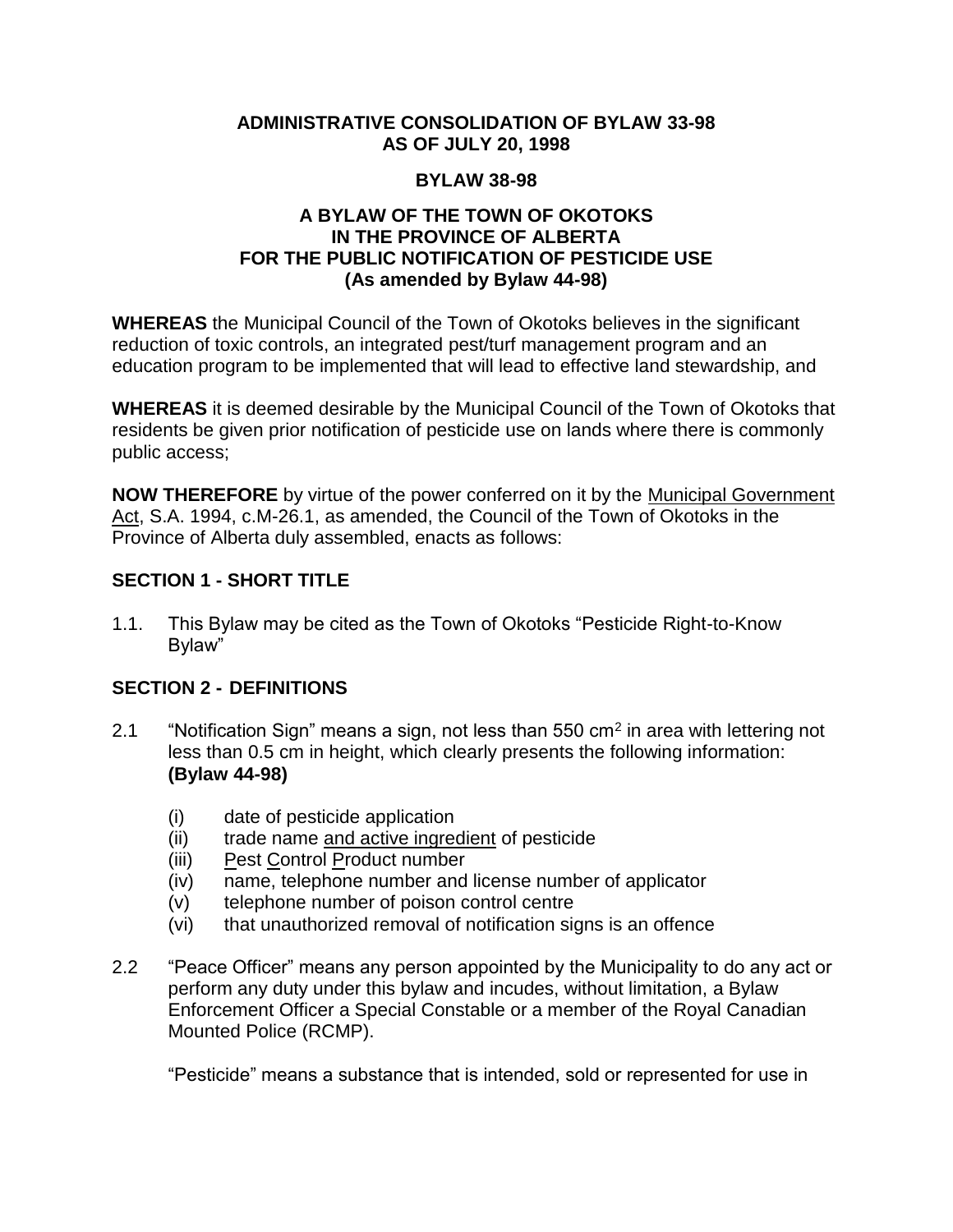preventing, destroying, repelling or mitigating any insect, nematode, rodent, predatory animal, parasite, bacteria, fungus, weed or other form of plant or animal life or virus, except a virus, parasite, bacteria in living people or animals; and a substance that is a pest control product within the meaning of the Pest Control Products Act (Canada) and is granted federal registration by Pest

Management Regulatory Agency, Health Canada, e.g. herbicides, insecticides, fungicides, rodenticides, and miticides.

- 2.4 "Public Place" means an outdoor place, whether publicly or privately owned to which the public have or are permitted to have access, including; but not limited to:
	- (i) Municipally and/or school division owned or leased real property, and without restricting the generality of the foregoing includes: parks, recreation areas, school sites, boulevards and campgrounds, municipal reserve, school reserve, and municipal and school reserve.
	- (ii) Privately owned or leased real property and without restricting the generality of the foregoing includes: lands intended for park purpose, church lands; common lands around condominiums, seniors housing, mobile home parks or other similar clustered housing, and landscaped areas adjacent to private businesses.

# **SECTION 3 - PUBLIC NOTIFICATION**

- 3.1 Subject to Section 3.2, any person applying a pesticide on a public place shall post notification signs on the site not less than 24 hours prior to application, with such signs to remain in place not less than 48 hours following application.
- 3.2 Persons applying a pesticide on a public place due to an emergency situation, and without restricting the generality of the foregoing, includes insect infestations, shall post notification signs on the site at time of application, with such signs to remain in place not less than 48 hours following application.
- 3.3 Notification signs shall be placed at all major entrances to public places that have a discreet perimeter, as well as two additional signs in a central location. On lands that do not have a discreet perimeter, signs are to be posted approximately every 100 metres in and around the area of application, as well as two additional signs in a central location.

### **SECTION 4 - PENALTIES - VOLUNTARY PAYMENT TICKETS**

4.1 Any person who contravenes any provision of this Bylaw is guilty of an offence and is liable to a penalty as set out in Schedule "A" of this Bylaw.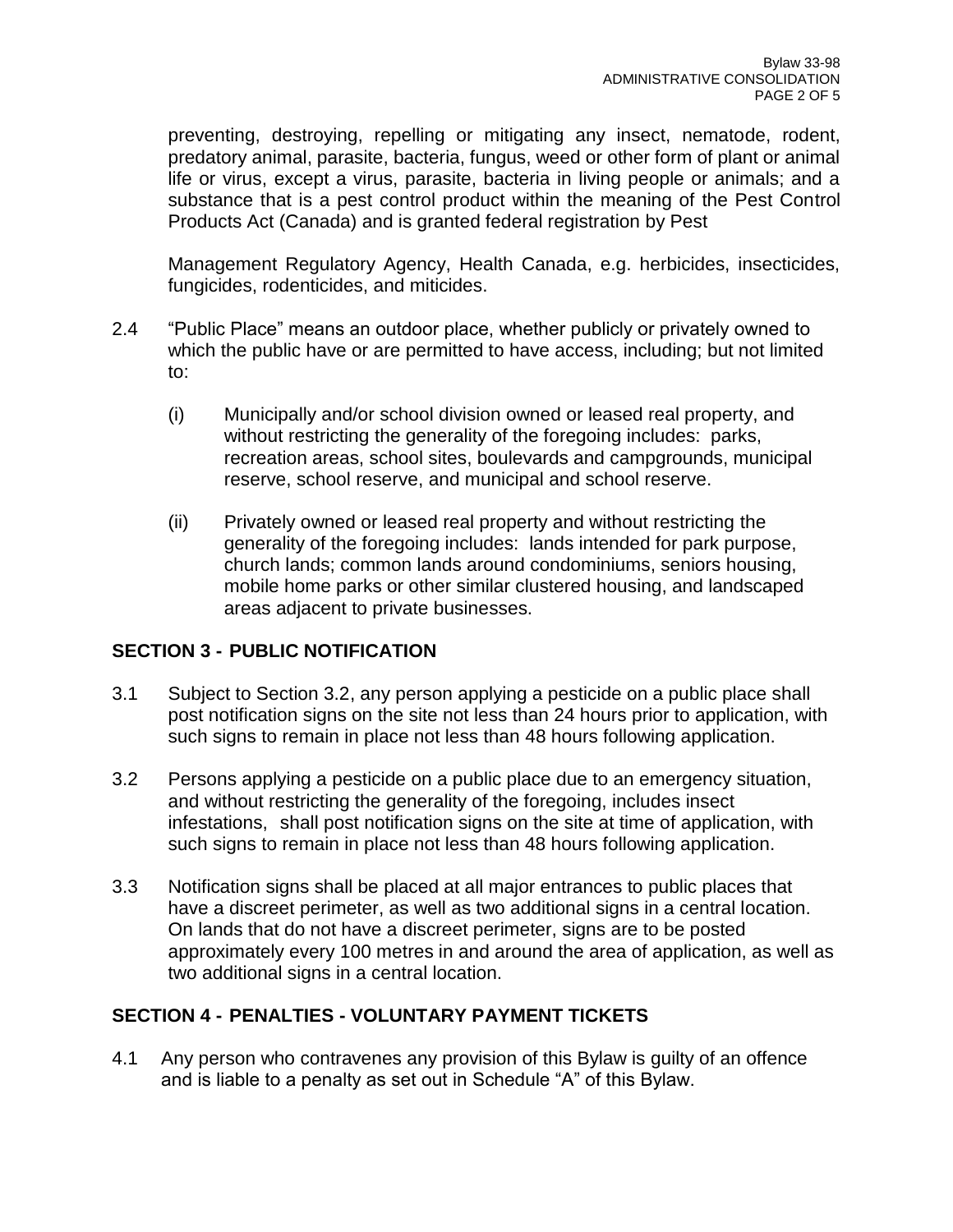- 4.2 Any person who removes notification signs without authorization is guilty of an offence and is liable to a penalty as set out in Schedule 'A' of this Bylaw.
- 4.3 Where a Peace Officer believes on reasonable and probable grounds that a person has contravened any provisions of this Bylaw, he may serve upon such person a tag provided by this section either personally on the person concerned or by leaving it for the defendant at his residence with a person on the premises who appears to be at least sixteen (16) years of age or by registered mail and such service shall be adequate for the purpose of this Bylaw.
- 4.4 A tag shall be in such form as determined by the Municipality and shall state the Section of the Bylaw which was contravened and the amount which is provided within Schedule "A" of the Bylaw and any amendments or additions thereto, that will be accepted by the Municipality in lieu of prosecution.
- 4.5 Notwithstanding Section 4.4 of this Bylaw, any person who commits a second or subsequent offence under this Bylaw within six (6) months of committing the first offence may be liable to a fine of not less than nor more than the sum as set out in Schedule "A" of this Bylaw.
- 4.6 Upon production of a tag issued pursuant to this section within twenty-two (22) days from the issue thereof together with the payment to the Municipality of the fee and/or penalty as provided in Schedule "A" of the Bylaw and any amendments or additions thereto, the person to whom the tag was issued will not be liable for prosecution for the contravention in respect of which the tag was issued.
- 4.7 Notwithstanding the provisions of this Section, a person to whom a tag has been issued pursuant to this section may exercise his right to defend any charge of committing a contravention of any of the provisions of this Bylaw.

# **SECTION 5 - SUMMARY CONVICTION**

- 5.1 A person who contravenes a provision of this Bylaw by doing something which he is prohibited from doing, or by failing to do something which he is required to do, or by doing something in a manner different from that in which he is required or permitted to by this Bylaw, is guilty of an offense and liable upon summary conviction to a fine of not less than Two Hundred and Fifty Dollars (\$250.00).
- 5.2 Under no circumstance shall any person contravening any provision of this Bylaw be subject to the penalty of imprisonment.
- 5.3 Where there has been a breach of this Bylaw, a Peace Officer is hereby authorized and empowered to issue a Violation Ticket pursuant to Part 2 of the Provincial Offenses Procedure Act, S.A. 1988, c.P-21.5, as amended.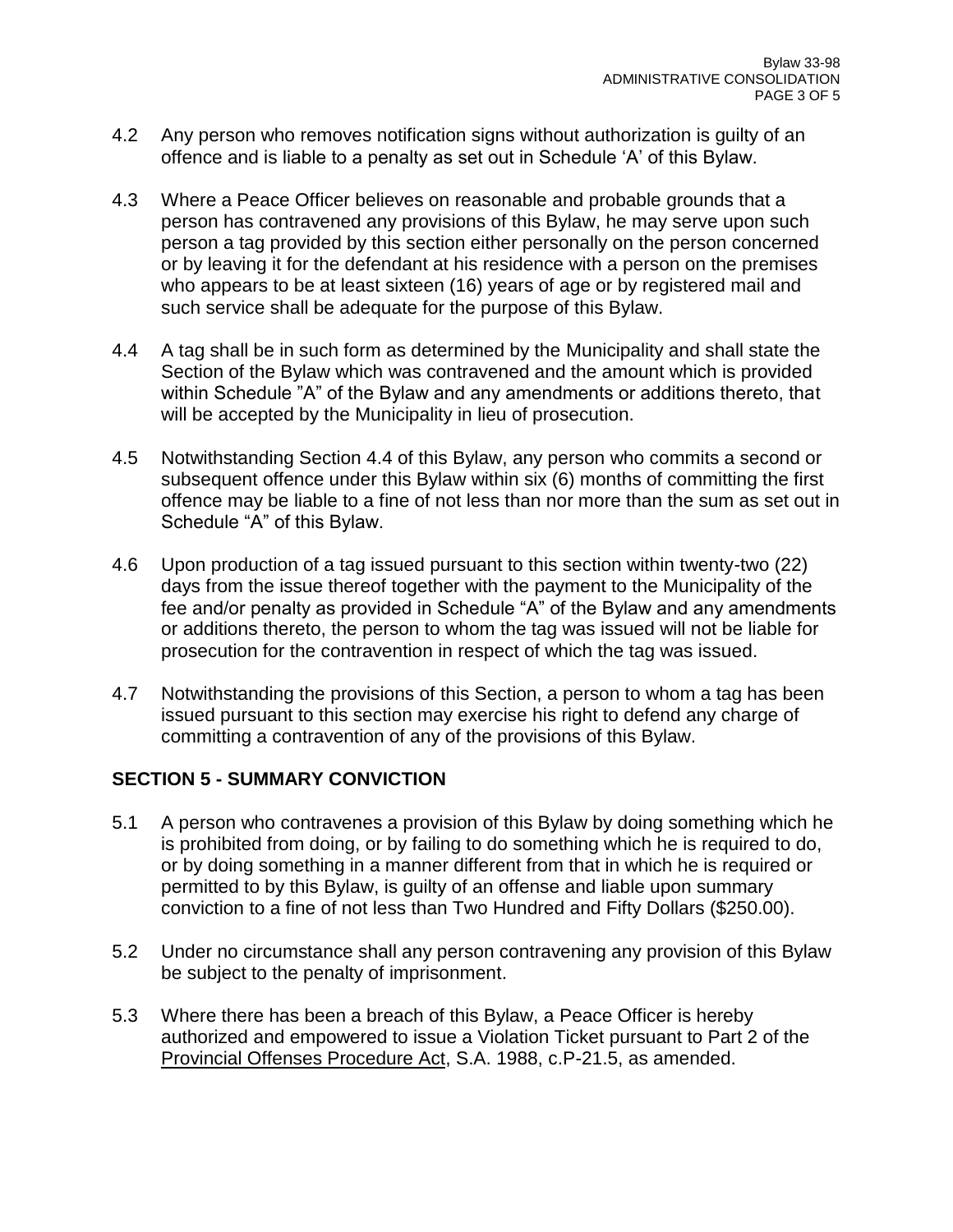Bylaw 33-98 received third and final reading June 8, 1998.

### ORIGINAL BYLAW SIGNED BY MAYOR AND MUNICIPAL SECRETARY

Bylaw 44-98 received third and final reading July 20, 1998.

ORIGINAL BYLAW SIGNED BY MAYOR AND MUNICIPAL SECRETARY